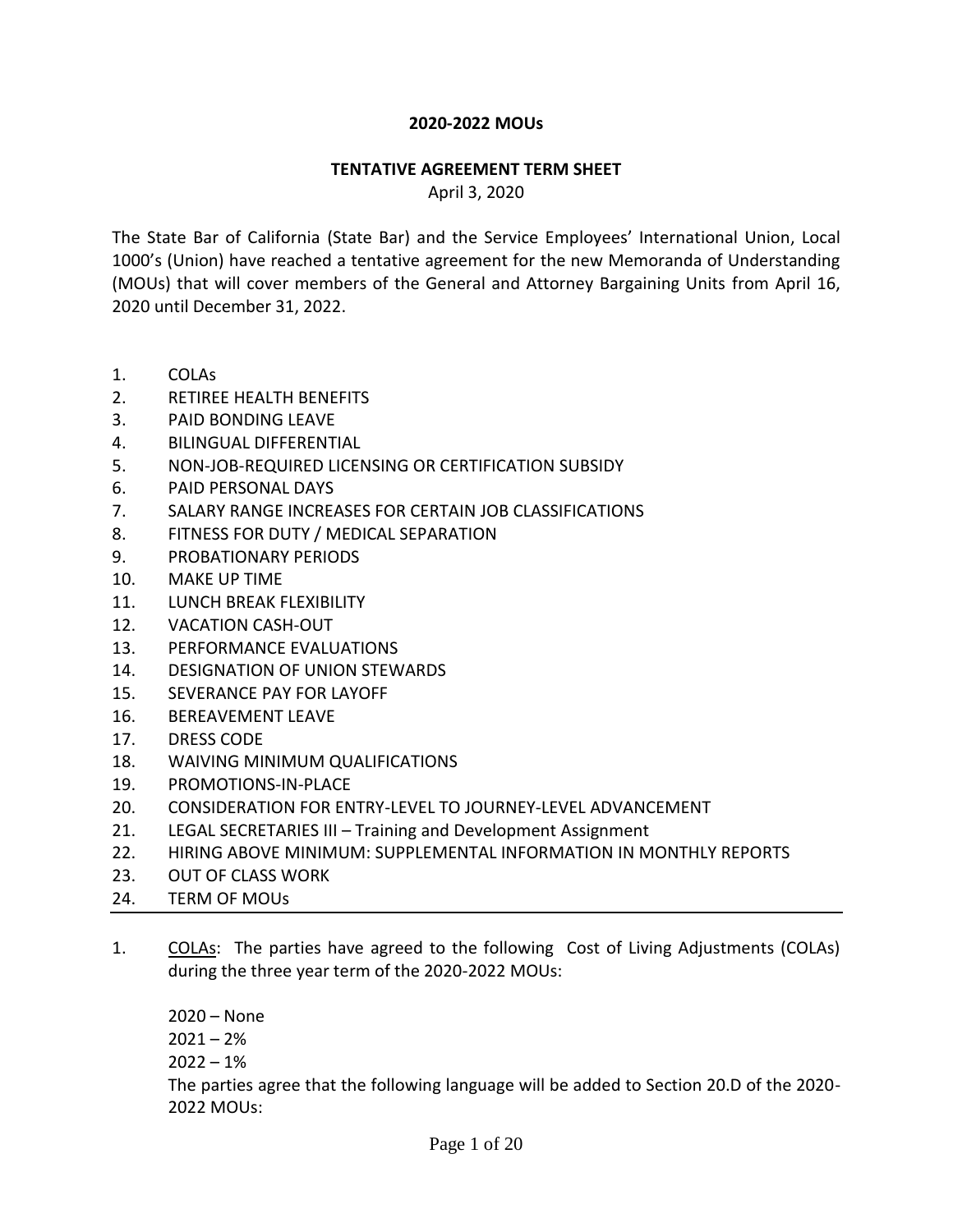### *SECTION 20*

*D. Employees shall receive the following salary adjustments:*

*1. In January 1, 2021, all salary range minimums and maximums for State Bar job classifications shall be adjusted upward by 2%. All salary ranges adjusted by this 2% are reflected in Appendix B.2. Beginning January 1, 2021, all Employees shall receive 2% salary increases, except that no Employee may receive a salary increase that exceeds the maximum of their adjusted salary range.*

*2. In January 1, 2022, all salary range minimums and maximums for State Bar job classifications shall be adjusted upward by 1%. All salary ranges adjusted by this 1% are reflected in Appendix B.3. Beginning January 1, 2022, all Employees shall receive 1% salary increases, except that no Employee may receive a salary increase that exceeds the maximum of their adjusted salary range.*

*3. The State Bar will grant Employees regular merit salary increases for satisfactory performance. To effectuate this, effective on the Employee anniversary dates in 2020 and after, and assuming a "Meets Requirements" or better overall performance rating on annual performance evaluations, Employees shall be granted a 5% increase to their salaries, except that any such increase shall be capped if it would cause the employee's salary to exceed the maximum of their job classification's salary range.*

2. RETIREE HEALTH BENEFITS: The parties have agreed that the State Bar will provide Bargaining Unit employees, who retire under CalPERS as State Bar employees on or after the effective date of the 2020-2022 MOUs, comparable health care plan benefits (including spouse, dependent and domestic partner coverage benefits) as currently provided to full-time State Bar Employees, in addition to the PEMHCA minimum monthly stipend. It would include health and vision, but not dental benefits. Employees would be eligible for retiree health benefits if they have 15 years of CalPERS service credit, regardless of where those service credits were earned. The parties have agreed that the following MOU language be added to current General Unit MOU section 35 and current Attorney Unit MOU section 36:

# *SECTION 35/36:*

*E. In addition to the PEMHCA minimum retirement benefit described above, the State Bar shall provide to Employees who are members of CalPERS and who retire under CalPERS as State Bar employees a retiree health benefit on the terms*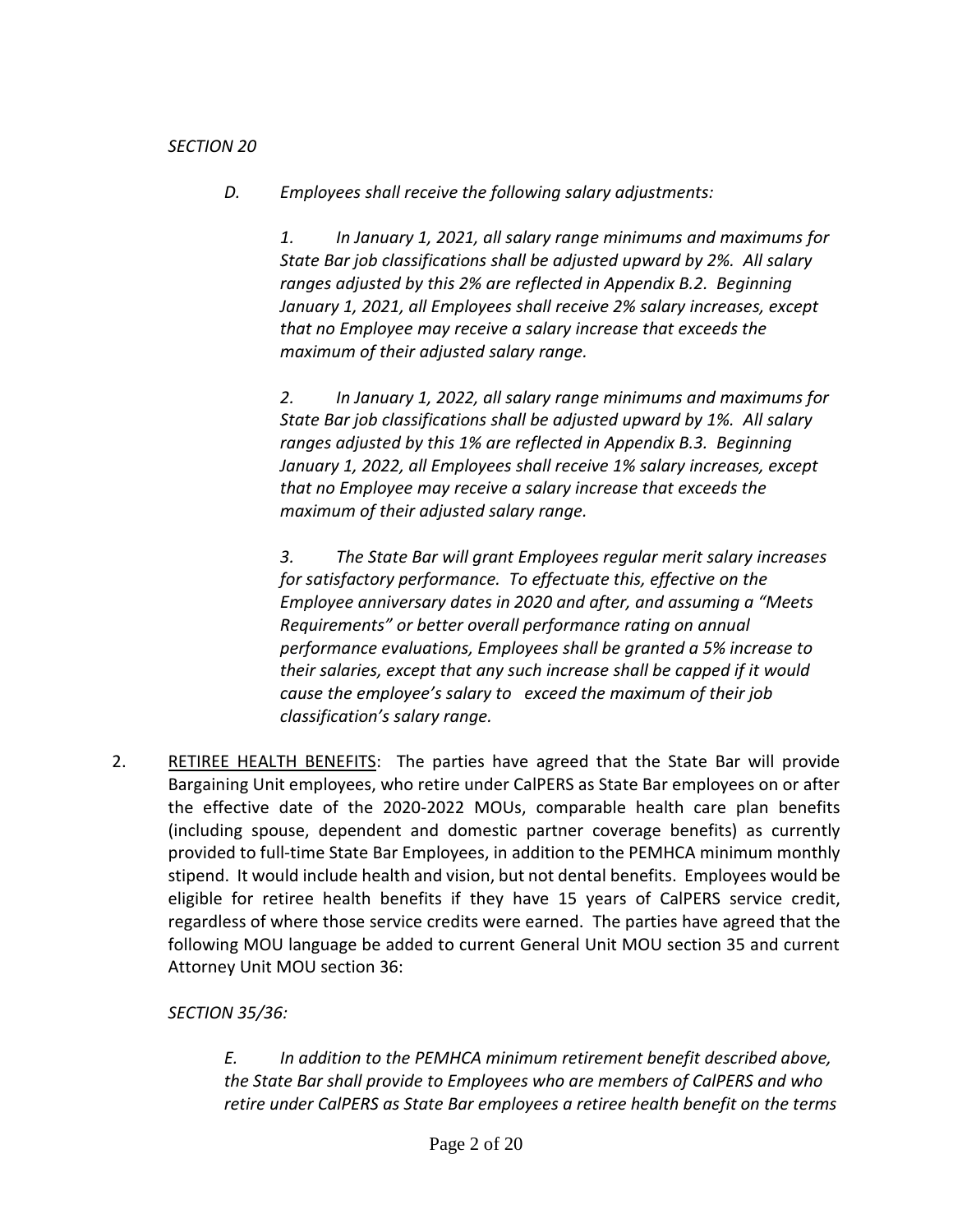*described in the State Bar of California Post-Retirement Welfare Benefits Plan (the "Plan"). The Plan presently provides eligible retirees with a comparable percentage contribution to the purchase of health insurance and vision benefits as the State Bar provides to its then active, regular, full-time Employees. Under the Plan, Employees must meet the following criteria in order to be eligible for the State Bar's contribution toward retiree health and vision benefits:* 

- *1. Employees must retire from employment by the State Bar on or after January 1, 2020;*
- *2. Employees must be eligible to receive medical/hospital coverage from CalPERS at the time of their retirement from employment with the State Bar;*
- *3. Employees must, at the time of their retirement from the State Bar, have earned at least 15 years of service credit from a CalPERS-contracting agency, excluding any purchased service credit, as determined solely by CalPERS;*
- *4. Employees must also elect to receive CalPERS retirement benefits within one hundred twenty (120) days of retirement from State Bar employment.*
- 3. PAID BONDING LEAVE: The parties agreed that employees meeting the eligibility requirements of the Family Medical Leave Act/California Family Rights Act, and who require leave due to a pregnancy or child-birth related medical condition, or who desire to bond with a newly born, adopted or foster-placed child, shall receive a lump sum of 160 hours of paid leave time for these purposes. The parties have agreed that the following new language will be added to the current Attorney Unit MOU section 31 and General Unit MOU section 30:

## Section 30/31: PAID BONDING LEAVE

\_\_: *Employees who have been employed with the State Bar for at least one calendar year and who have worked at least 1250 hours in the preceding 12 months, shall be eligible to receive, in a lump sum amount, 160 hours of paid leave to be used after the birth, adoption, or foster care placement of a child of the employee, and/or being unable to work due to pregnancy or child birth (paid bonding leave). Employees eligible for paid bonding leave need not exhaust any of their other accrued paid leave balances before accessing or using the 160 hours of paid bonding leave. Employees remain eligible to use available paid sick leave, paid vacation and paid personal days for child bonding purposes or not, at their option. While employees may coordinate the use of paid bonding leave to supplement their salaries while receiving State Disability Insurance payments, there is no requirement that they do so. Eligible employees may use the 160 hours of paid bonding leave intermittently, although not in increments of less than a full eight (8) hour workday. Eligible employees must use the 160 hours of*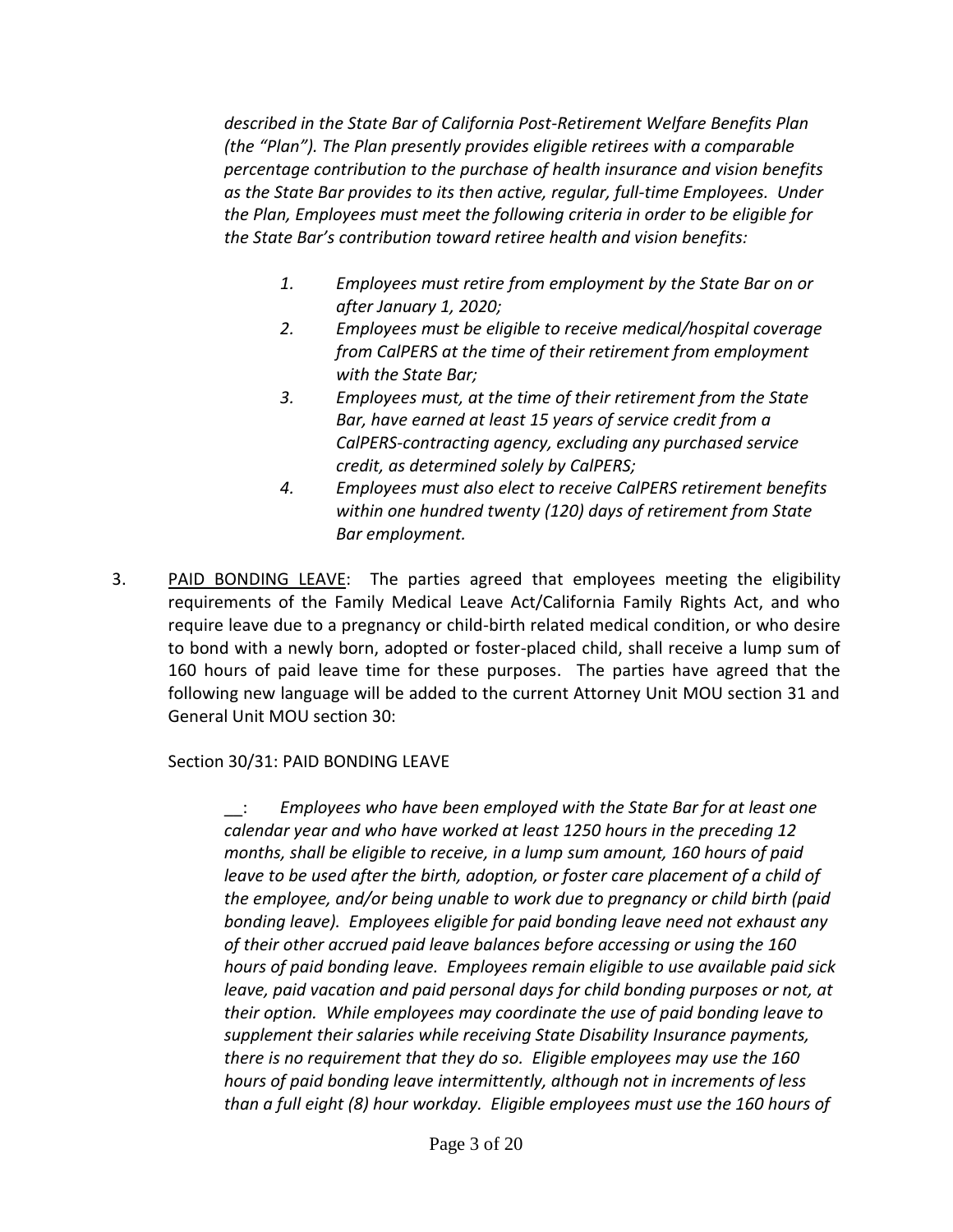*paid bonding leave within twelve (12) months of either the day of birth, adoption or foster-placement of the child, or the day the employees take leave from work due to a pregnancy or child-birth related condition. Paid bonding leave not used at the end of this twelve month period will expire and be lost. Any remaining paid bonding leave that an employee may have will not be paid upon termination of employment, but will be lost.* 

*Employees shall also be permitted to use paid sick leave, vacation leave, and personal days to cover leave taken for the same reasons the paid bonding leave may be taken, either to supplement state benefits or to take additional time for bonding with a new child.* 

The parties also agree to add language to Section 30/31 into the MOUs clarifying employees' obligation to pay for health, dental and vision insurance coverage during their leaves of absence.

\_\_. *Employees taking any extended leaves of absence, whether paid or unpaid, are required to continue paying their employee contribution toward the State Barsponsored health, dental and vision insurance plans they have selected, if any, during the duration of their leave of absence. Employees who do not return to State Bar employment from an unpaid leave of absence granted under the Family Medical Leave Act or the California Family Rights Act shall reimburse the State Bar for the employer contribution the State Bar made to continue such employees' health, dental and/or vision coverage during their protected leave of absence.* 

4. BILINGUAL DIFFERENTIAL: The parties agree to increase the current bilingual differential by 50% and to change how employees are eligible for this differential. The parties have agreed to the following new subsection P the current Section 22 of the Attorney and General Unit MOUs:

## SECTION 22:

*P. Once an employee has passed the certification requirements designated by Human Resources demonstrating ability in a language in addition to English, they will be placed on the State Bar's Bilingual List. Employees on this list will be eligible for rotational bilingual assignments. If an employee has passed the verbal certification requirement, they will be eligible for a \$45 differential for each biweekly pay period they are approved to receive rotational bilingual assignments. If an employee has passed the verbal and written certification requirements, they will be eligible for a \$90 differential for each biweekly pay period they are approved to receive rotational bilingual assignments. Employees receiving bilingual pay must perform translations or interpreting services upon the request of their managers*. *All Employees in the Public Service Representative classification will receive a \$90 differential for each biweekly pay period upon*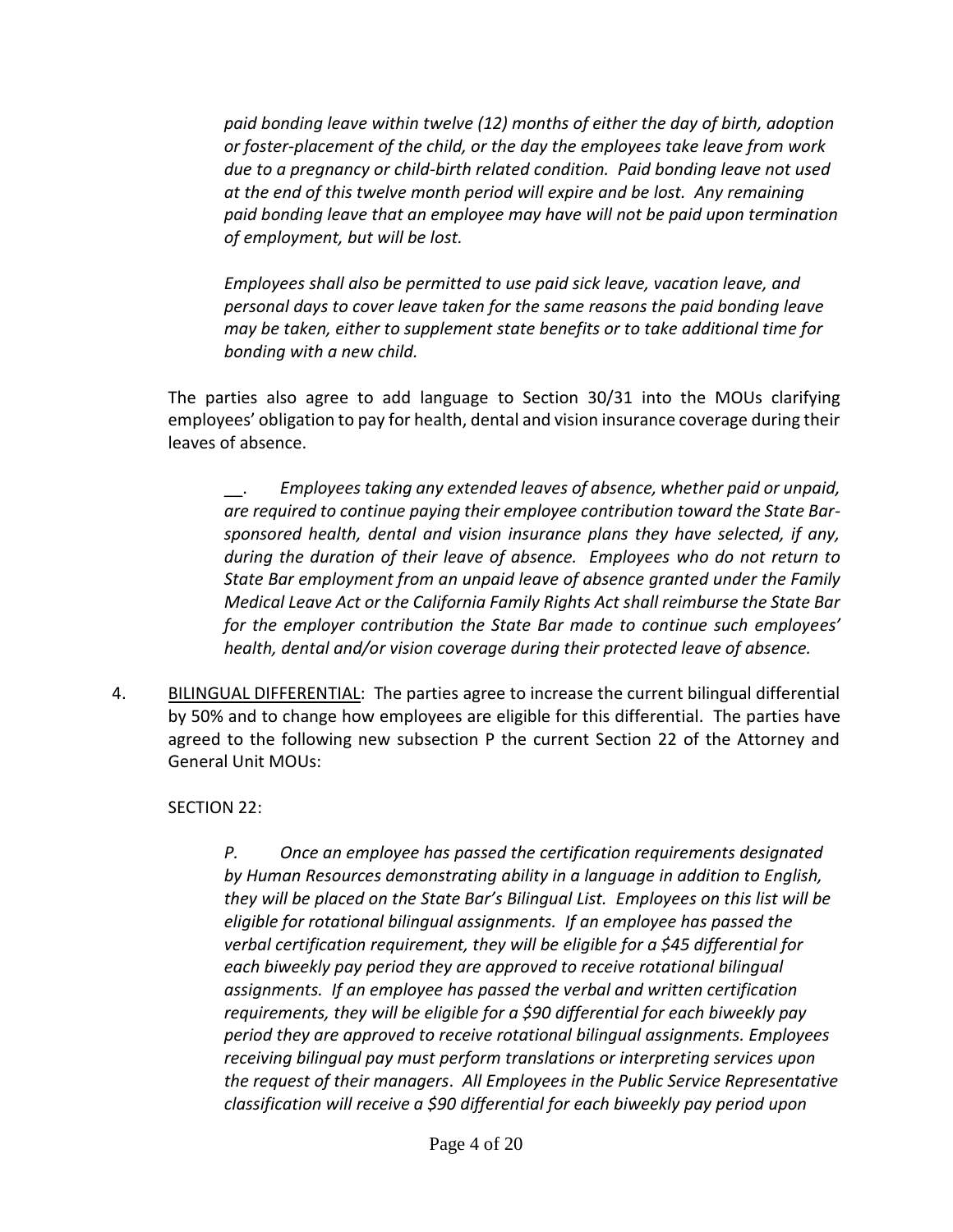*passing the verbal certification requirements. PSRs will not be eligible for any additional differential beyond the \$90 for passing the verbal exam.*

- 5. NON-JOB-REQUIRED LICENSING OR CERTIFICATION SUBSIDY: The parties have agreed that the State Bar will provide a subsidy, capped at \$250 per calendar year, per General Unit employee, for the following licenses and certifications:
	- License to practice law, from the State Bar of California
	- Private Investigator (PI) License from the California Bureau of Security and Investigative Services
	- Clinical Social Worker License (LCSW) from the California Board of Behavioral **Sciences**
	- Certified Fraud Examiner (CFE) Certification from the Association of Certified Fraud Examiners

The \$250 subsidy is per General Unit employee, per year, not per license or certificate. The \$250 subsidy may be applied to more than one of the above-listed licenses/certifications. The parties have agreed that a new Section 23 will be added to the General Unit MOU, which states:

# SECTION 23: *SUBSIDY FOR CERTAIN JOB RELATED LICENSES AND CERTIFICATIONS*

*The State Bar will provide a maximum annual subsidy of \$250 for the following licenses and certifications:*

- *License to practice law, from the State Bar of California;*
- *Private Investigator (PI) License from the California Bureau of Security and Investigative Services;*
- *Clinical Social Worker License (LCSW) from the California Board of Behavioral Sciences;*
- *Certified Fraud Examiner (CFE) Certification from the Association of Certified Fraud Examiners.*

*Employees wishing to receive all or some of this annual subsidy must provide to the Office of Human Resources proof they hold one of the licenses or certifications listed above, an invoice of the annual fee they are assessed to hold the license or certificate, proof of payment of the annual fee, as well as a brief statement of how the license or certification is useful for their job position. Upon approval, employees will be reimbursed, up to a total of \$250 per calendar year, per employee, for the annual fees or dues associated with holding one of the above-listed licenses or certifications. Employees may request reimbursement of one or more of the above-listed licenses or certifications, but in no event will the*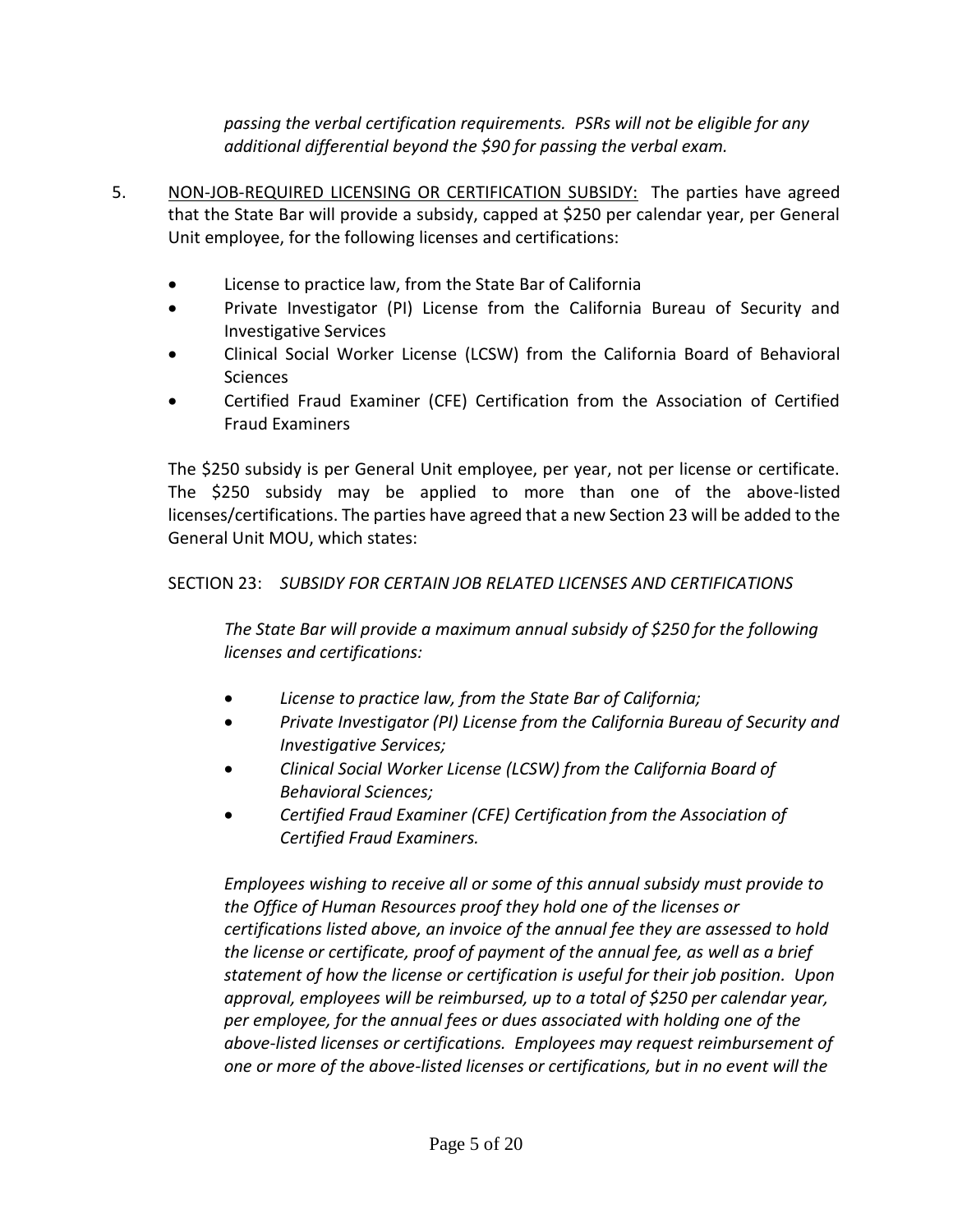*State Bar subsidy exceed \$250 per employee, per year. This shall apply for payments made for licenses and certifications in effect in 2020 or later.* 

6. PAID PERSONAL DAYS: The parties agree that the number of personal days per calendar year shall be increased from two (2) to four (4) when employees reach five years of service with the State Bar. The parties further agree that employees who receive an overall "Exceeds Expectation" rating on their annual performance evaluation shall receive an additional paid personal day, to be used within a 12-month period following the date they receive said "Exceeds" rating. The parties also agree that the following language shall replace current Section 27.G of the Attorney and General Unit MOUs:

# SECTION 27:

- *G. An Employee with less than five years of service may take a maximum of two (2) Paid Personal days per calendar year. An Employee with five or more years of service may take a maximum of four (4) Paid Personal days per calendar year. Regardless of years of service, any Employee who receives an "Exceeds Expectations" rating on their performance evaluation shall be awarded one additional Paid Personal day to be used within one year of receiving the qualifying performance evaluation. Employees will not be paid for Paid Personal days not taken within the timeframes set forth in this subsection, and unused Paid Personal days shall never by cashed out.*
- 7. SALARY RANGE INCREASES FOR CERTAIN JOB CLASSIFICATIONS: The parties have agreed to the salary range increases for Paralegals by 5.72%, Court Specialists by 11.23%, Legal Secretaries (I, II, and III) by 5%, and Administrative Supervisors by 18% upon the date this MOU is ratified and becomes effective. No employee will receive automatic salary increases unless an employee's current salary is below the minimum of their salary range after these salary range increases are implemented. The parties agree that these salary range increases will be reflected in Appendix B.1 to the 2020-2022 General Unit MOU.
- 8. FITNESS FOR DUTY/MEDICAL SEPARATION: The parties have agreed to add a new section to the MOUs that will allow the State Bar to medically separate employees who are unable to perform the essential functions of their employment due to a disability or other medical condition. The parties agree to the following new MOU language:

## **SECTION \_\_\_: Fitness For Duty Examination**

*A. The State Bar may medically separate an Employee who becomes unable to perform the essential functions of their position because of a disability as defined under the California Fair Employment and Housing Act or the federal*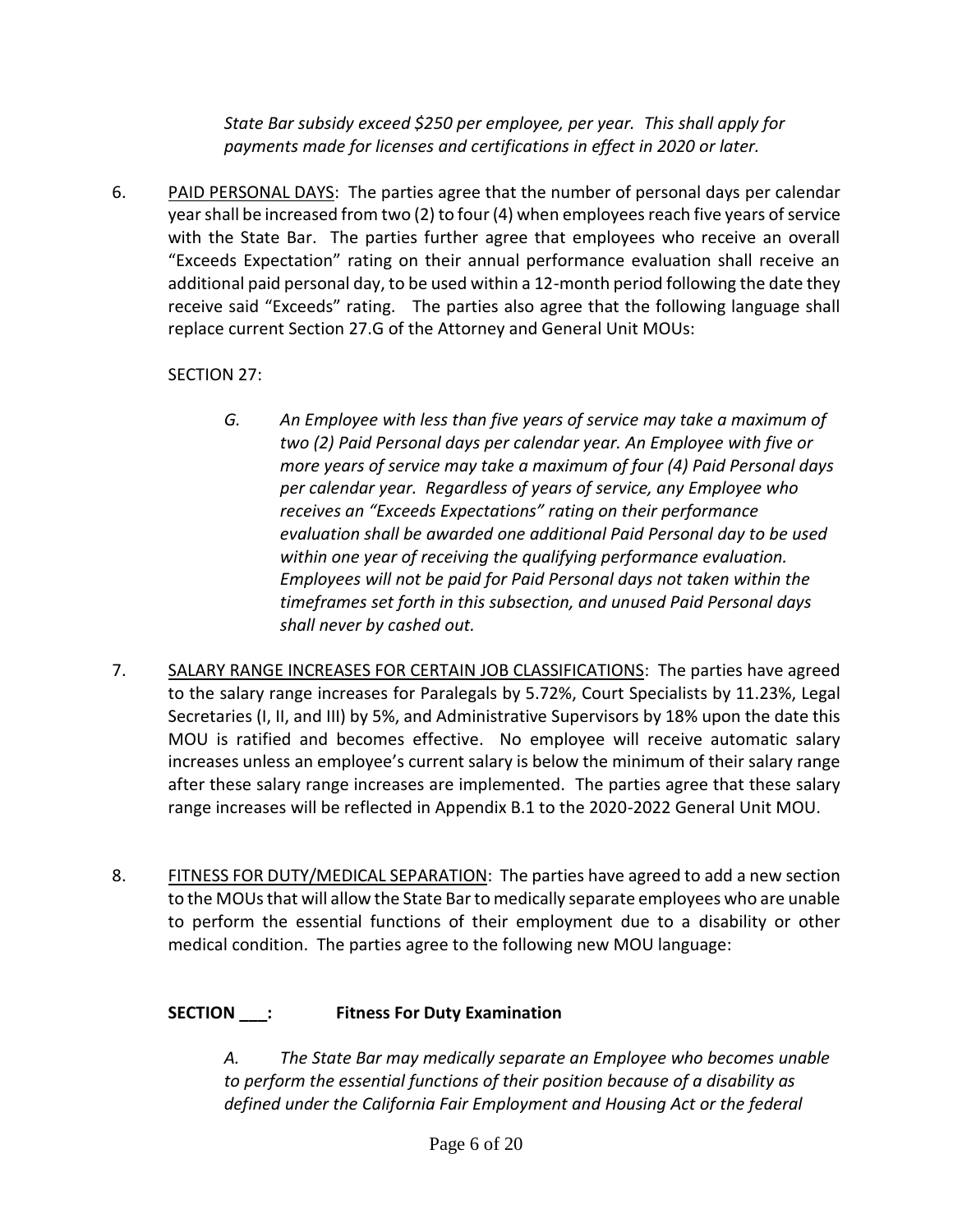*Americans with Disabilities Act. Prior to initiating the medical separation procedures described in this Section, the State Bar and the Employee will engage in the interactive process, as appropriate, and the State Bar will have determined that no reasonable accommodation can be provided to the Employee that will allow them to perform the essential functions of the position without undue hardship to the State Bar.*

*B. Except as provided in Subsection C, below, a medical separation shall be based on:*

*1. A statement from the State Bar describing the essential job functions that the Employee is not able to perform satisfactorily, with or without reasonable accommodation;* 

*2. The results of the interactive process; and* 

*3. Any medical or other pertinent information provided by the Employee, the Employee's licensed health care provider and/or the written report from the State Bar-designated physician described in Subsection D, below, and/or other work-related information provided from appropriate State Bar personnel.*

*C. The Notice of Medical Separation shall inform any CalPERS vested employee that the State Bar will file an application for disability retirement with CalPERS on behalf of the employee unless the employee opts out of said application. The employee shall notify the State Bar no later than five (5) working days after the effective date of the medical separation whether the employee opts out of the Employer-Originated Disability Retirement Application. An employee's failure to opt out of the Employer-Originated Disability Retirement Application shall not be considered in a consideration of any grievance challenging the Medical Separation. If the employee does not opt out of the Employer-Originated Disability Retirement Application, the State Bar shall file an Application for Disability Retirement no later than the (10) working days after the effective date of the Medical Separation.* 

*D. In determining whether an employee should be medically separated, the State Bar may require an Employee to submit to a medical examination by a physician(s) designated by the State Bar to evaluate the capacity of the Employee to perform the essential functions of the position. In designating the examining physician, the State Bar will limit itself to those physicians associated with and approved by California Medical Examiners. The State Bar will pay all fees and costs for such a medical examination. The Employee is required to provide an authorization for release of necessary medical records and information, either directly to the examining physician or to the State Bar, to forward to the examining physician. The examining physician will make a written report to the*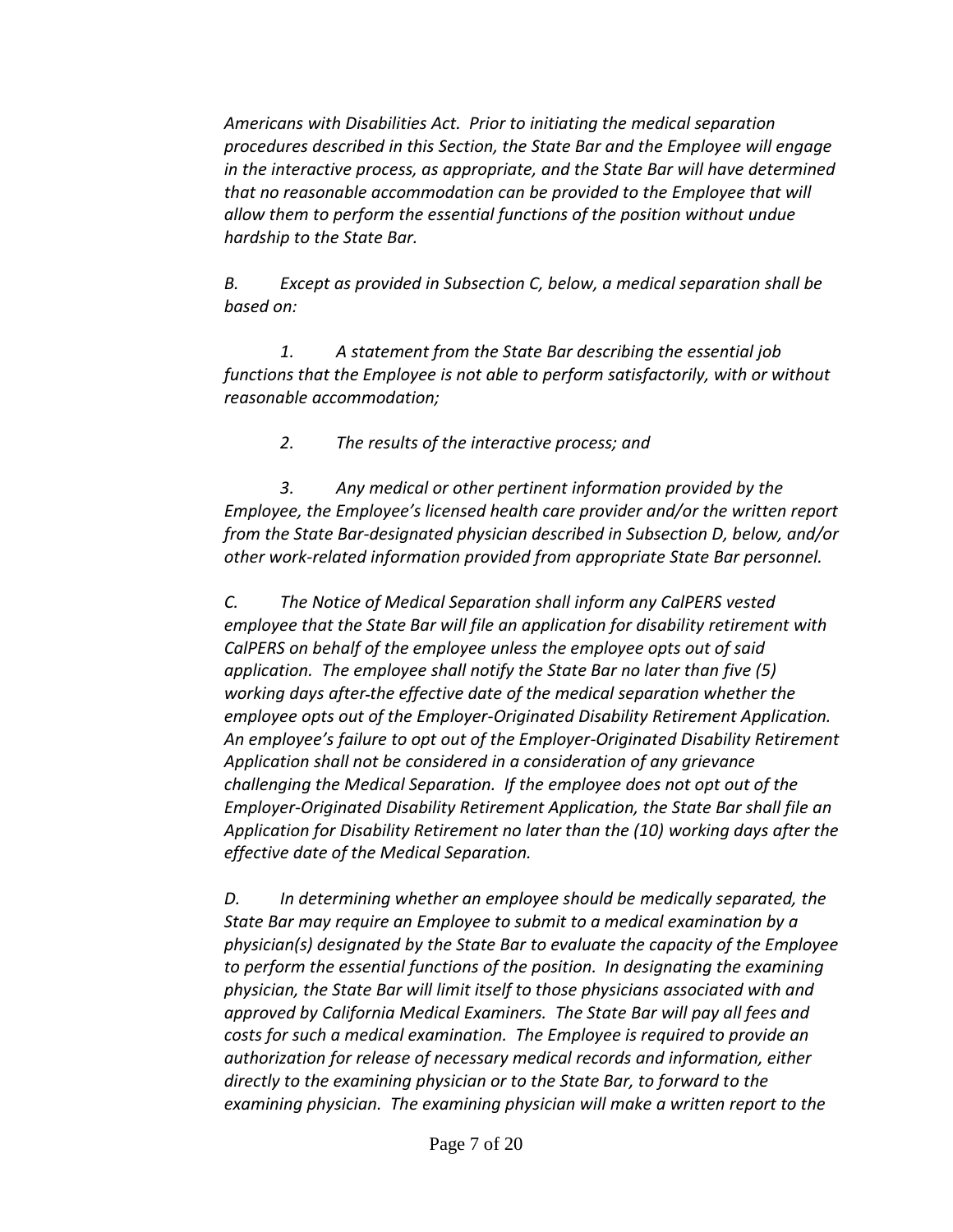*State Bar and the State Bar will share this report with the Employee and, at the Employee's written request, their representative.*

*E. The State Bar shall give the Employee written notice that it will medically separate the Employee. Such notice shall be provided by either personal delivery or mailing the notice to the employee's last known address via U.S. Mail or overnight courier. The notice of medical separation will include:*

*1. A statement that the Employee will be medically separated from work;*

*2. A statement of the reason(s) for the medical separation;* 

*3. The effective date of the separation, which will be at least ten (10) working days from the date of the notice of medical separation;*

*4. A statement of the Employee's right to respond to the notice of medical separation within ten (10) working days from the date of that notice;*

*5. The individual to whom the Employee should direct their response.*

*F. The Employee will have a right to respond, either orally or in writing, to the State Bar's medical separation decision before the effective date of the medical separation to the individual identified in the notice of medical separation.*

*G. The Employee may challenge the State Bar's medical separation decision by filing a grievance under Section 17 of the MOU within seven (7) working days of the effective date of the medical separation. Grievances of medical separations proceed directly to arbitration under the terms of the MOU. The sole issue for the arbitrator to decide is whether the Employee can, with or without reasonable accommodation, perform the essential functions of the position without undue hardship to the State Bar.*

*H. Employees who are medically separated, and for whom the State Bar has submitted or will submit an Employer Originated Disability Retirement Application, are eligible to apply for and eligible to receive up to twelve (12) weeks of Catastrophic Leave. Catastrophic Leave granted to medically separated Employees shall be provided in the form of post medical separation severance pay, which shall be periodically disbursed to such Employees on the State Bar's regular pay days. This post medical separation severance pay, funded by the Catastrophic Leave Bank, will end either when CalPERS grants disability retirement or after twelve (12) calendar weeks, whichever is earlier in time.*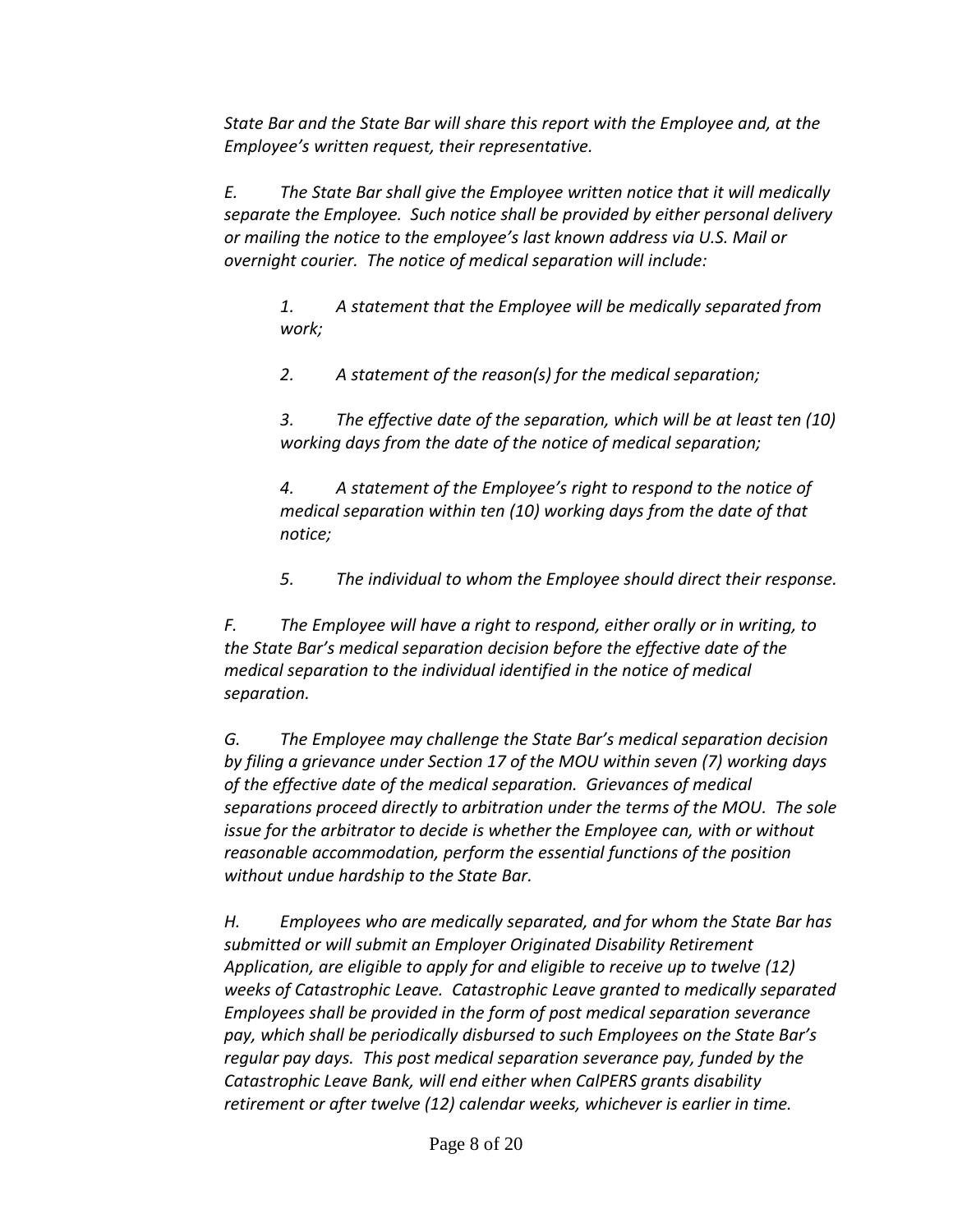*IH. Employees who do not have fifteen (15) years of CalPERS service credit are ineligible to receive retiree health benefits under the State Bar's retiree health benefit plan described in Section \_\_. Employees with less than five years of State Bar service are ineligible to receive the minimum statutory retirement benefit under the Public Employees' Medical and Hospital Coverage Act ("PEMHCA"). Employees who are otherwise not eligible for retiree health benefits under the State Bar's retiree health benefit plan or the minimum statutory retiree health benefit under PEMHCA, may receive a retiree health benefit if they can identify a current or subsequently enacted CalPERS statute, regulation or rule that mandates the provision that that specific retiree benefit.* 

The parties also agree to add new Subsection 8 to MOU SECTION 26/27.M

- M. CATASTROPHIC LEAVE BANK
- . . .

*8. Notwithstanding any language to the contrary in this subsection M, the State Bar and the Union agree that Employees who are medically separated, and for whom the State Bar had submitted or will submit an Employer Originated Disability Retirement Application to CalPERS, are eligible to apply for and eligible to receive up to twelve (12) weeks of Catastrophic Leave pursuant to Section \_\_.H.*

9. EXTENSION OF PROBATIONARY PERIOD: The parties agree to extend the probationary period for all General Unit employees hired after the effective date of this MOU to six (6) months. The parties have also agreed to change when and how long initial probationary periods may be extended due to employees' approved use of sick and vacation leaves during the initial probationary period. The parties also agreed to clarify the length of the probationary period to be served upon promotion to each Attorney Unit classification.

General Unit SECTION 9. INITIAL PROBATIONARY PERIOD

*A. Beginning on the date this MOU is ratified and becomes effective, employment as a regular full-time or regular part-time Employee in a General Unit job classification shall be subject to an initial probationary period of six (6) months.*

*B. The six (6) month period shall be extended by two weeks if any Employee misses a tenth (10th) day of work during their initial probationary period. Thereafter, the initial probationary period shall be extended by one day for each day or partial day of work the Employee misses beyond ten. Employees' use of sick leave and vacation leave, or any unpaid absence from work, shall count towards extending their probationary period.*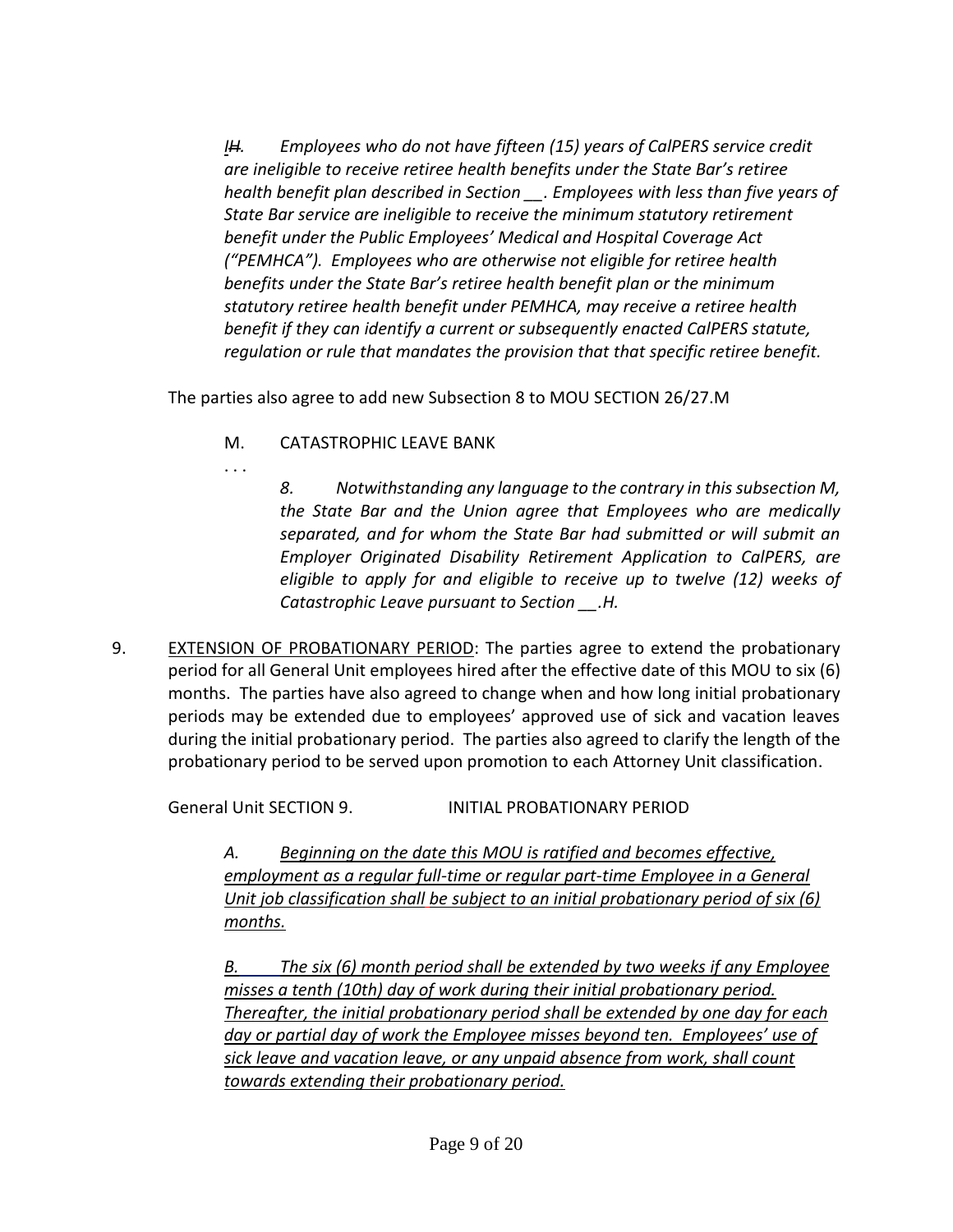*C. The employment of an initial probationary Employee shall be terminable at will upon notice by either the State Bar or the initial probationary Employee. Termination of probationary Employees shall not be subject to the grievance procedure.*

General Unit SECTION 13.L:

*L. An Employee who is promoted or transfers shall serve a probationary period of three (3) six (6) months in the new position for a General Unit position. The new probationary period shall commence on the effective date of the Employee's promotion or transfer.* 

Attorney Unit SECTION 13.L:

*L. An Employee who is promoted from the General Unitto the Attorney Unit shall serve a twelve (12) month probationary period. An Employee who is promoted fromtheAttorney classification to the Senior Attorney classification shall serve a six (6) month probationary period. An Employee who ispromoted to Supervising Attorney shall serve a twelve (12) month probationary period. The new probationary period shall commence on the effective date of the Employee's promotion or transfer.* 

General Unit MOU Section 25.B and Attorney MOU Section 26.B are amended as follows:

*B. Regular full-time and regular part time Employees may request, and if approved, use accrued vacation time during their initial probationary period. However, using vacation time during an Employee's initial probationary period may extend that probationary period under Section 9.B.* shall extend his or her probationary period. Probationary periods shall be extended in one week increments, rounded up to the nearest week. For example, using one to five days of vacation shall extend the probationary period by one week, and use of six to ten days of vacation will extend the probationary period by two weeks. *Extensions of an initial probationary period pursuant to Section 9.B by this subsection will not alter an Employee's anniversary date.*

Current General Unit MOU Section 26.D and Attorney Unit Section 27.D are amended as follows:

*D. Regular full-time and regular part time Employees may request, and if approved, use any Paid Sick Leave from the onset of employment. However, using Paid Sick Leave during an Employee's initial probationary period may*  extend that probationary period under Section 9.B. shall extend his or her probationary period. Probationary periods shall be extended in one week increments, rounded up to the nearest week. For example, using one to five days of Paid Sick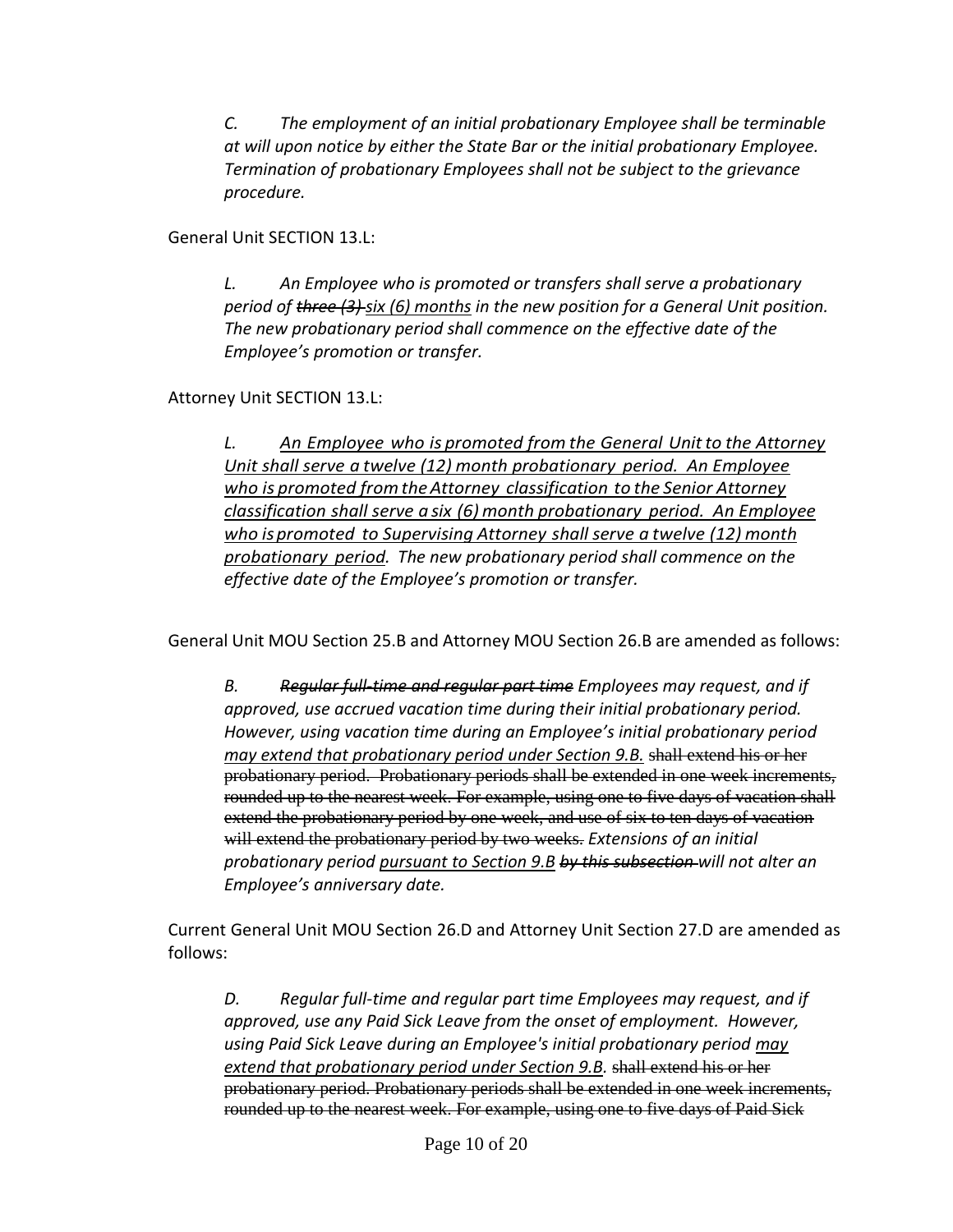Leave shall extend the probationary period by one week, and use of six to ten days of Paid Sick Leave will extend the probationary period by two weeks. *Extensions of an initial probationary period pursuant to Section 9.B by this subsection will not alter an Employee's anniversary date.*

10. MAKE UP TIME: The parties have agreed to amend current Section 20.E.8 of the MOUs to increase the flexibility of make-up time and further agree that such make-up time can only be done within the same workweek as the missed time.

# SECTION 20:

- *E.8. With the advance approval of their immediate supervisor, a nonexempt Employee may make up, up to four (4) hours per pay period for occasional absences from work* for medical, dental or eye care of the Employee or a member of his or her immediate family, including a domestic partner, or for school related functions of minor children that cannot be accommodated at times other than during the individual work day.*. The time must be made up within the same pay period workweek of the absence. Supervisor approval must be obtained prior to the scheduling or working of make-up time. Approval of such requests shall not be unreasonably denied by supervisors. Employees will not make such requests excessively. Time made up under this provision shall not constitute overtime under this Section.*
- 11. LUNCH BREAK FLEXIBILITY: The parties agree to allow Employees, either at a designated time after the ratification of the successor General Unit MOU or the beginning of their State Bar employment, whichever is later, to choose between a 60, 45 or 30 minute lunch break. The parties have further agreed to effect this agreement with the following MOU language:

*F. Non-Exempt Employees shall be entitled to a fifteen (15) minute paid rest period during each half-day and shall have the option of selecting either a thirty (30) minute, forty-five (45) minute, or a one (1) hour unpaid lunch period as part of their regular work schedule. Employees shall choose the length of their lunch period by either, May 1, 2020, or their first day of employment, whichever is later. Variations to an Employee's scheduled lunch period shall be addressed through the make-up time provision in Section 20.E.8, approved by the direct supervisor, or shall be treated as tardiness or an unapproved absence if that variation was not approved in advance or is not otherwise excused by management. Lunch periods shall not be taken at the beginning or end of the workday.*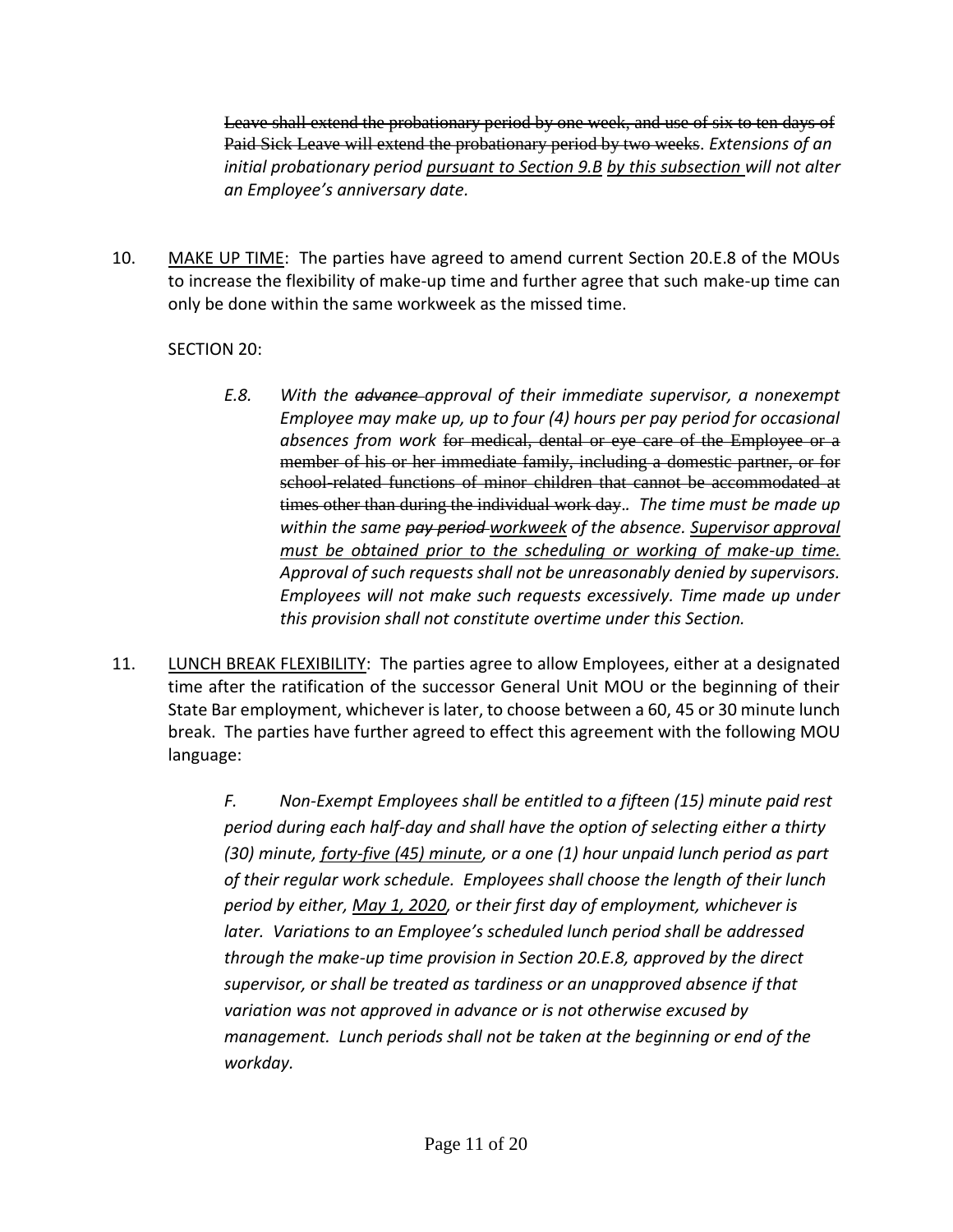12. VACATION CASH OUT: The parties have agreed to allow Employees who have at least three weeks of accrued vacation to cash out those weeks in one-week increments. The parties have agreed to the following amendment to current General Unit Section 25.H and Attorney Unit Section 26.H:

# SECTION 25/26

*H. Employees who have fifteen (15) or more days of accrued and unused vacation, may, upon written notification to the Office of Human Resources, cash in accrued and unused vacation in increments of one week, one at a time, not to exceed a total of two three weeks per calendar year.*

13. PERFORMANCE EVALUATIONS: Period of review and availability of an overall Exceeds rating: The parties have agreed to add the following language to current General Unit and Attorney Unit MOUs Section 22.H to clarify that the period of review for annual performance evaluations is one year from Employees' anniversary date and that an overall "Exceeds Requirements" rating is available.

# SECTION 22

*H. Each Employee shall receive an annual written performance evaluation from their first level manager on or about the anniversary date of their employment in their current position. Only performance issues within the given evaluation time period may be mentioned in the performance evaluation. An overall rating of 'Exceeds Requirements' shall be available to employees who exceed requirements.*

14. DESIGNATION OF UNION STEWARDS: The parties agree that the MOU shall not specify the number of Stewards the Union may designate. To effect this tentative agreement, the parties agree to amend Section 7.A of the General and Attorney MOUs to state as follows:

## SECTION 7

*A. The Union may appoint Union Stewards.* The number of such Union Stewards shall not exceed ten (10) from the General Unit. *An Employee shall be eligible for appointment to Steward only after completion of their probationary period.* 

15. SEVERANCE PAY FOR EMPLOYEES ACTUALLY TERMINATED AS A RESULT OF A LAYOFF: The parties have agreed to amend current Section 15.C of the General and Attorney Unit MOUs so that employees whose State Bar employment is actually terminated as a result of a layoff can be paid their severance pay on the effective date of the termination. To effect this tentative agreement, the parties agree to the following amendments to Sections 15.B and 15.C of the General and Attorney Unit MOUs: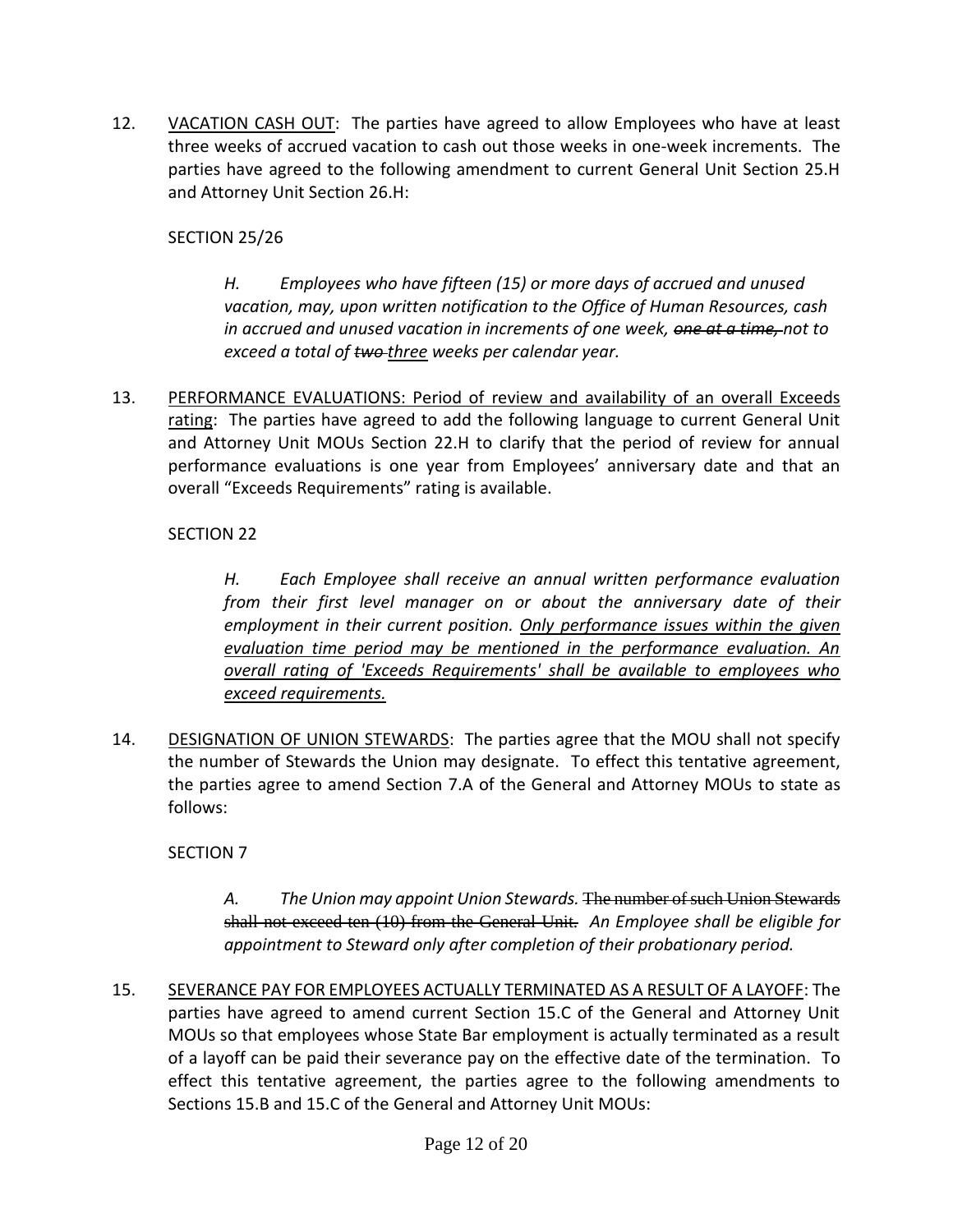### SECTION 15

*B. Subject to Appendix F, the State Bar will pay severance pay of one week's salary for each completed year of employment as a regular full-time or regular part-time Employee. The maximum amount of severance pay shall be two weeks. This severance pay shall be payable on the Employee's final day of employment as set forth in the Employee's notification of layoff.* 

*C. Severance payments made to Employees pursuant to this Section shall be paid on the normal State Bar paydays commencing with the payday next following the effective date of the layoff. Such payments shall be in an amount equal to the Employee's daily pay computed at his/her straight-time hourly rate, for each workday during the period that he/she has been laid off and has not been recalled to employment by the State Bar pursuant to Section 14, Subsections J and/or K. Such payments shall continue until the Employee is recalled or until he/she has received the full amount of severance pay to which he/she is entitled pursuant to Subsection B of this Section, whichever occurs first.*

16. EXPANDING BEREAVEMENT LEAVE: The parties agree to expand the categories of family members whose deaths qualify employees to take bereavement leave to include nieces and nephews. To effect this tentative agreement, the parties agree to the following amendment to current Section 27 of the General Unit MOU and current Section 28 of the Attorney Unit MOU:

SECTION 27/28: BEREAVEMENT LEAVE:

*27/28. In the event of a death in the immediate family (i.e., spouse, including domestic partner; child, including foster, step or adopted; parent; brother; sister; father-in-law, including father of domestic partner; mother-in-law, including mother of domestic partner; grandparent; grandchild, aunts and uncles, nieces and nephews), Employees shall be entitled to bereavement leave of five (5) days with pay to attend a funeral. Such leave shall not be charged to vacation, paid personal leave or paid sick leave.*

17. DRESS CODE: The parties agree to amend the State Bar's dress code and consequently agreed to the following amendment to current Section 23 of the Attorney and General Unit MOUs:

SECTION 23: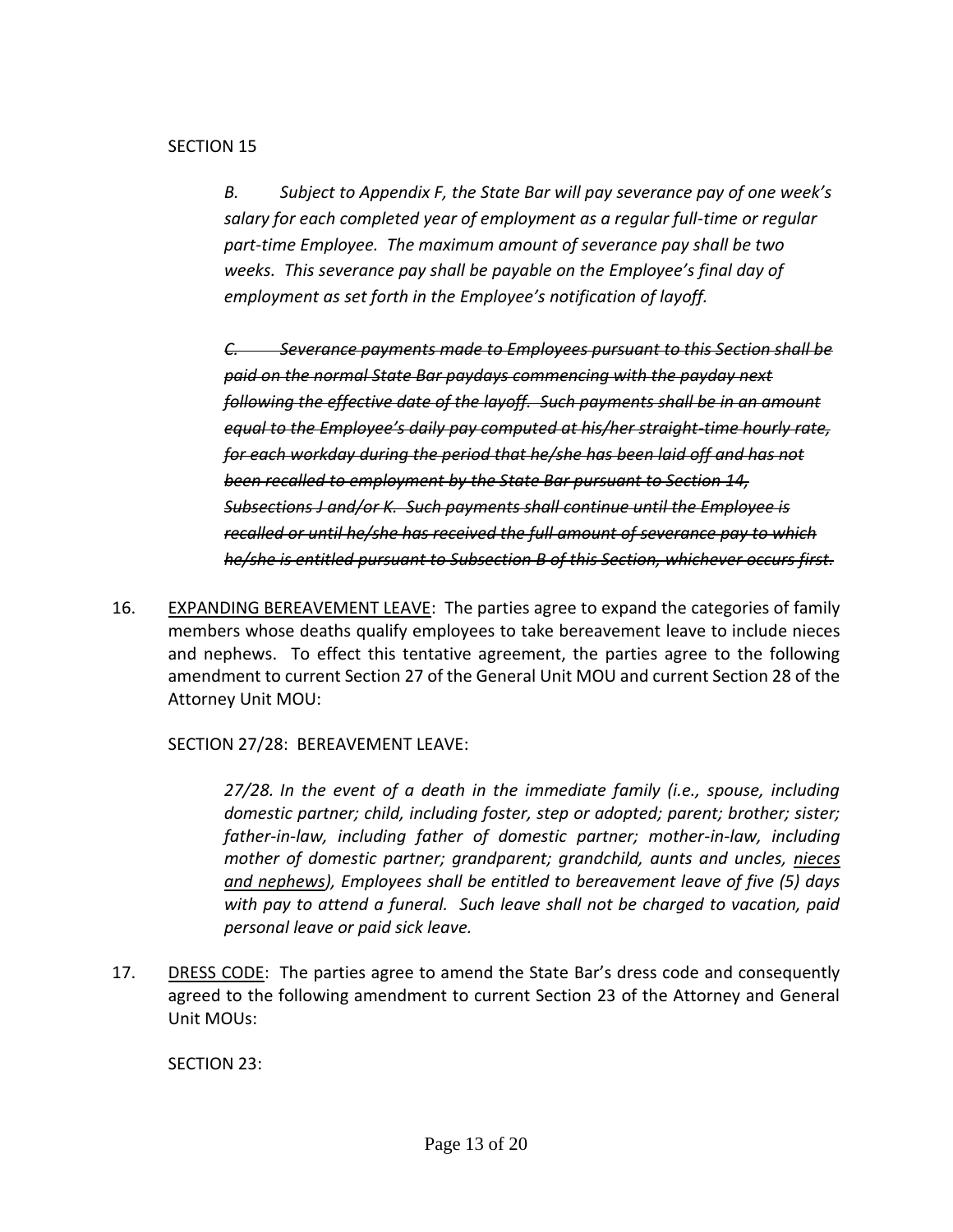*E. Dress Code. The Union and the State Bar agree that dress worn to work shall not be indecent or unsafe and shall present a professional image consistent with Employees' work assignments.*

*1. At all times, Employees shall not wear to work any of the following: dress that reveals undergarments or is otherwise objectionable to the reasonable observer; flimsy shoes such as rubber flip flops, or other foot wear that creates safety risks; sweat clothes or gym wear, including sneakers or tennis shoes; overalls or utility pants designed for outdoor labor; or clothing that is soiled or has holes or rips. The prohibition on gym wear shall not apply for the period Employees are coming to or leaving a work station. Upon a first violation of these standards, Employees shall receive an oral counseling and may also be required to return home to change clothing with no loss of compensation. Subsequent to a first oral counseling, violations may result in progressive discipline under Section 16 [Discipline].*

*2. Beyond the above, Employee dress shall present a professional image consistent with the Employee's work assignments. The State Bar's standard professional image is business casual dress (which excludes jeans, T-shirts and tennis shoes). The State Bar's professional image for court and other professional appearances is formal business attire, such as a dress suit or a suit and tie. Employee dress is a component of the Annual Performance Evaluation rating category "Professionalism/Presentation" and is subject to evaluation consistent with the Employee annual performance evaluation process governed by Section 10 [Evaluations].*

*3. Every Friday, Employees shall be permitted to wear casual clothing, subject to the requirements of Subsection 23.E.1, above, when not engaged in work assignments that require formal business attire. Casual dress includes jeans that are neat, clean and otherwise consistent with Section 23.E, as well as sneakers or tennis shoes that are neat and clean.* 

18. WAIVING MINIMUM QUALIFICATIONS: The parties agree that State Bar management may waive the minimum educational job qualifications for incumbent State Bar employees applying for internal transfers or promotions. Thus, the parties agree to amend Attorney Unit and General Unit MOU Sections 13.E to state as follows:

# SECTION 13:

E. *If the designated representative of the Office of Human Resources initially determines that the Employee applicant appears to meet the minimum*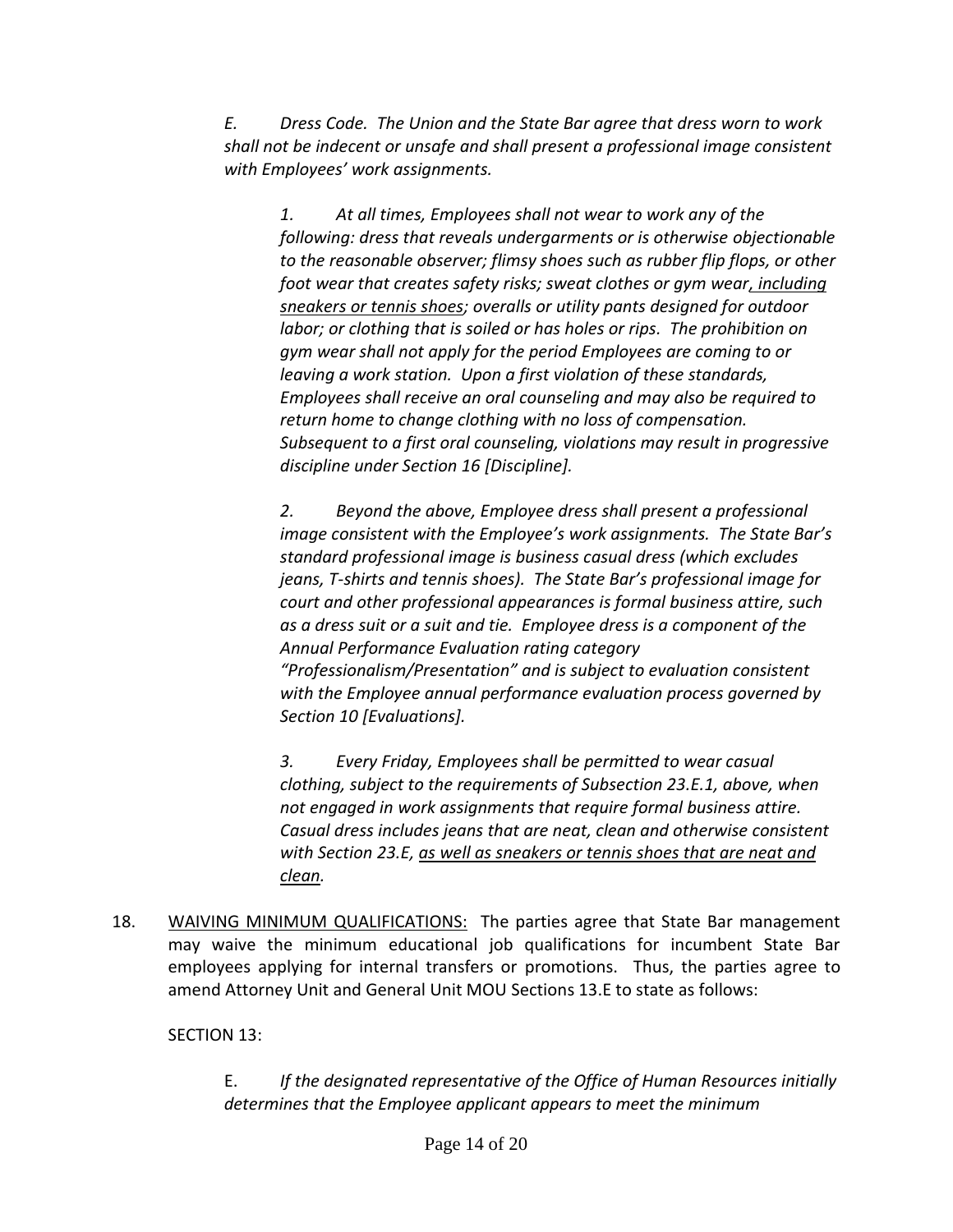*qualifications for the position, the designated representative will forward the application to the first level manager responsible for filling the position or their designee. Employee applicants will be considered for the position as internal applicants as long as the Employee applicants are qualified and apply within the open posting period. At its sole discretion, the State Bar may elect to waive minimum educational qualifications of a position for internal candidates who have shown through exceptional job performance that they have the requisite knowledge and skill to perform in a job position for which they may not meet the educational minimum qualifications.*

19. PROMOTIONS-IN-PLACE: The parties agree to a promotions-in-place mechanism under which State Bar management may, at its discretion, promote incumbent employees outside of the normal process for applying to fill a vacant position. To effect this, the parties agree to add the following language as a new subsection in the Attorney and General Unit MOUs, with the existing subsections that follow the current subsection K being re-lettered:

### SECTION 13

*K. The State Bar may grant promotions-in-place. Promotions-in-place provide promotional opportunities for Employees ready to assume a role of greater responsibility and more complex duties by upgrading their current position to the next promotional job classification without having to wait for a job vacancy. A promotion-in-place may occur only under the following circumstances: (1) the Employee has demonstrated outstanding job performance in the their current job classification; (2) the Employee has shown based on their past performance the likelihood that they have the ability and willingness to succeed in the next promotional job classification; (3) the Employee meets the minimum qualifications for the next promotional job classification under subsection E; and (4) the promotion-in-place will not result in a change to the Employee's Group or geographic office location as reflected in Appendix A, or to the Employee's Office. A promotion-in-place will not be subject to the normal process for applying for and filling regular job vacancies and will only be available to incumbent employees. Employees in their initial probationary period are ineligible for promotions-in-place. The Employee's salary upon a promotion-in-place shall be set consistent with Section 22.J. Employees who are promoted-in-place shall serve a six (6) month probationary period. The State Bar may grant a greater salary adjustment than required under Section 22.J concurrent with the promotion-in-place at its sole discretion. The decision to upgrade an incumbent Employee through the promotion-in-place process is at the sole discretion of the State Bar. The decision to grant a*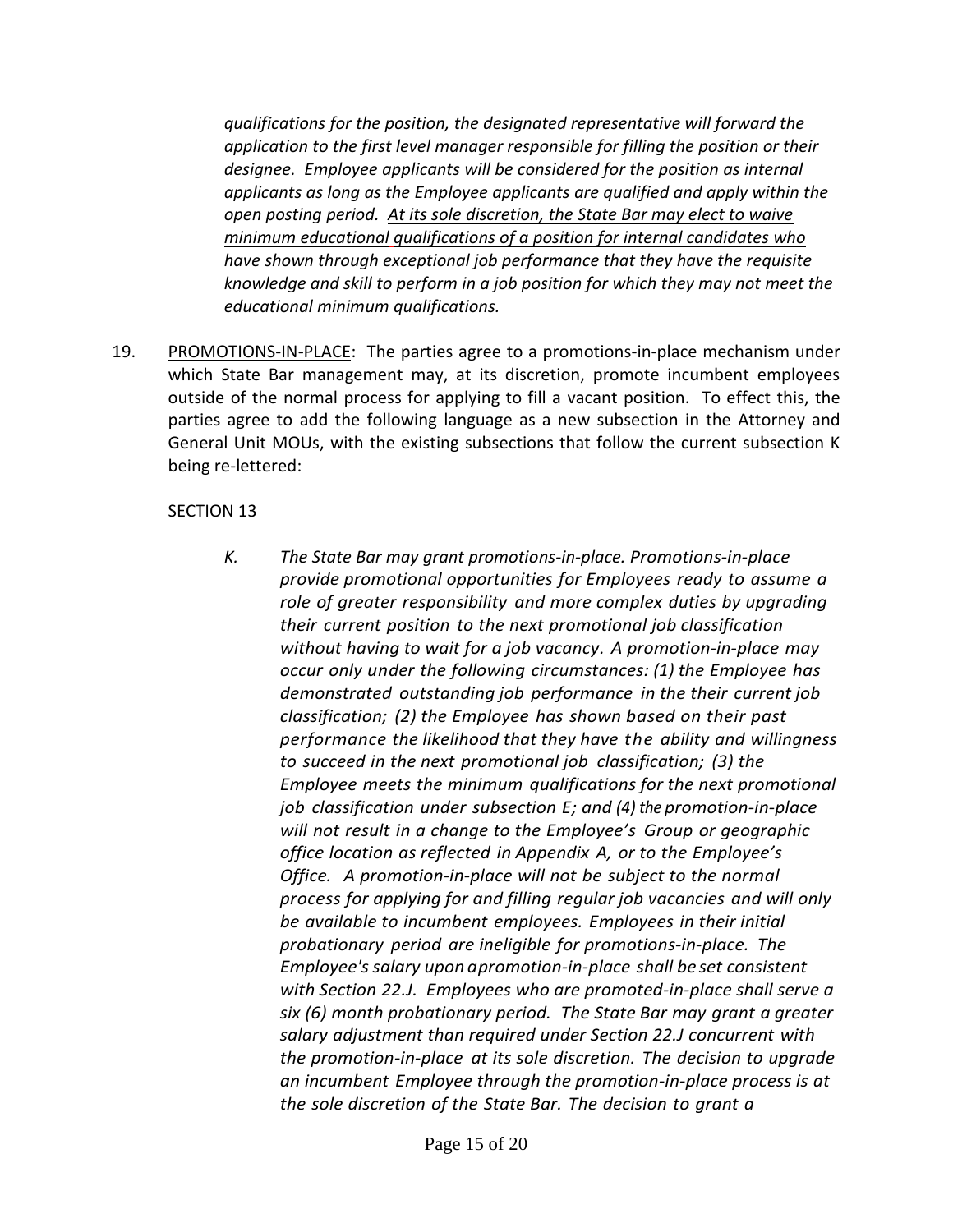*promotion-in-place or to not grant a promotion-in-place shall not be subject to the grievance procedure ofthe MOU. Promotions-in-place shall not be used to fill already posted vacancies or vacancies created by the departure or promotion of another employee.*

20. CONSIDERATION FOR ENTRY-LEVEL TO JOURNEY-LEVEL ADVANCEMENT: The parties agree for a mechanism under which entry-level employees in 10 specific job series are automatically considered for advancement to the journey-level position in that job series. The parties also agree to add the following language as a new subsection in Section 13.L of the General Unit MOU, with the existing subsections that follow being re-lettered.:

## SECTION 13

- *L. The State Bar shall consider advancement to journey-level positions for entry-level employees in the Office Assistant I, Public Service Representative I, General Services Specialist I, Investigator I, Administrative Assistant I, IT Support Technician I, IT Analyst I, IT Business Analyst I, Legal Secretary I and Program Assistant I job classifications if all of the following conditions are met:*
	- *1. Employees have completed at least two years of service in that job classification;*
	- *2. Employees have been rated as "Meets Requirements" or "Exceeds Requirements" in their last two annual performance evaluations;*
	- *3. Employees are deemed by their manager to meet the Knowledge and Abilities set forth in the job description for the journey-level position (e.g., Investigator II, PSR II) in their job series; and*
	- *4. Employees have been assessed by their manager to meet certain core competencies that journey-level employees in that job series must exhibit.*

*Management has the sole discretion to identify, and modify in the future, the core competencies needed to be successful in the journey-level position. Management shall maintain documents listing currently applicable core competencies for the Office Assistant II, Public Service Representative II, General Services Specialist II, Investigator II, Administrative Assistant II, IT Support Technician II, IT Analyst II, IT Business Analyst II, Legal Secretary II and Program Assistant II job classifications and will make them available to members of the General Unit Bargaining Unit upon request.*

*Employees in the above-listed entry level positions or their managers may initiate a review for advancement to a journey-level position within the*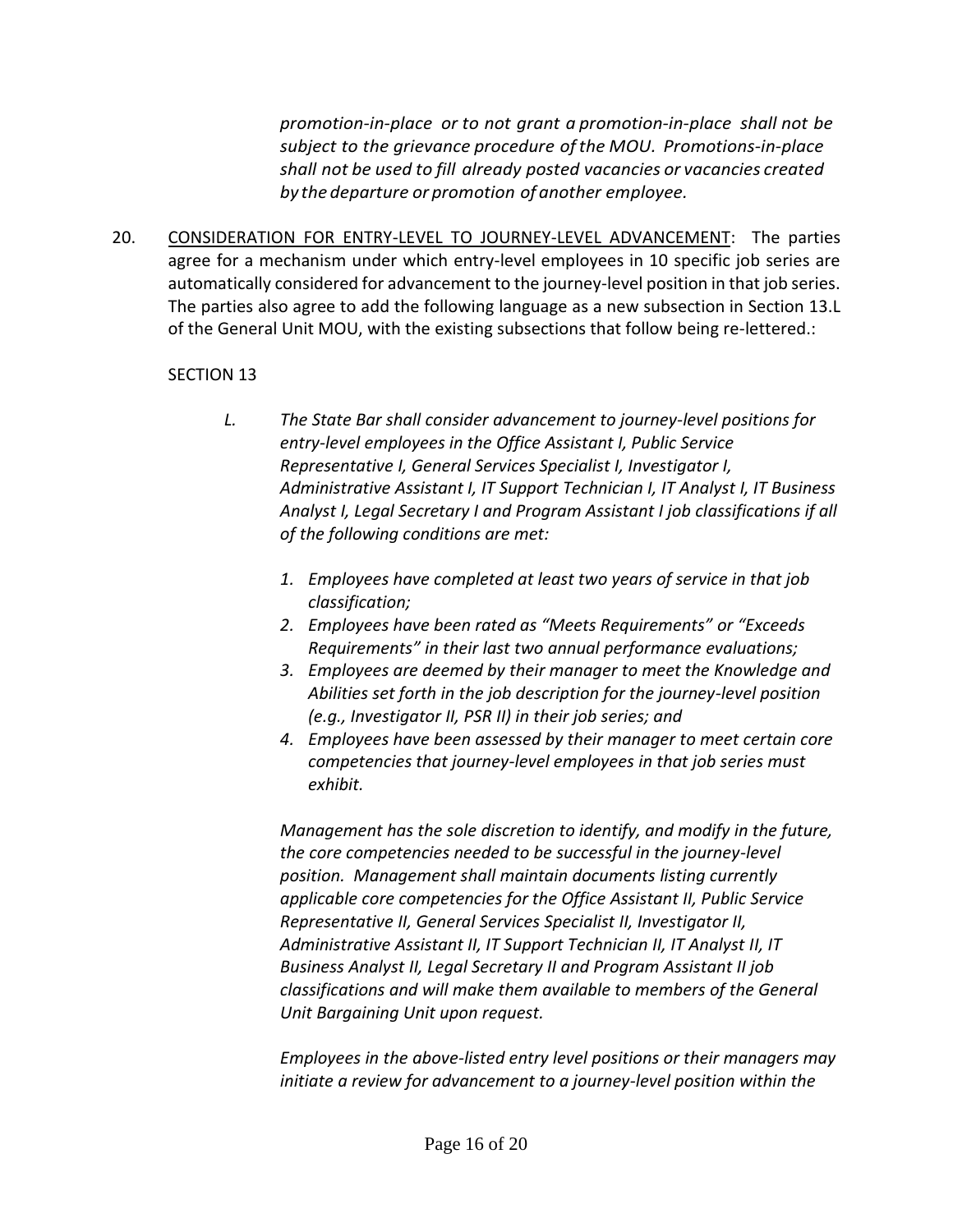*job series after two years of service with two annual performance evaluations with at least Meets Requirements ratings.* 

*The decision to advance entry-level Employees to journey-level positions within the job series shall not be subject to the grievance procedure. However, advancing an eligible Employee from entry-level to journey-level positions shall not be unreasonably denied. If an entry-level employee is denied advancement under this subsection, the manager making the assessment shall provide the unsuccessful employee with a written statement detailing the reason why the advancement was denied and identify improvements which, if achieved, will lead to advancement from the entry-level position to the journey-level position in the future.*

*The salary of employees who are successfully advanced from entrylevel to journey-level shall be set consistent with Section 22.J. Employees who are successfully advanced from entry-level to journeylevel shall serve a six (6) month probationary period. If they fail their probationary period, such employees shall be returned to their entry-level position and returned to their prior salary as it existed prior to their advancement.* 

*Advancement from entry-level to journey-level under this subsection shall not be used to fill already-posted vacancies or vacancies created by the departure or promotion of another employee. Nothing in this subsection is intended to imply that Employees cannot apply for vacant positions that are internally posted, even if they have been determined to not meet the requirements or core competencies for advancement from entry to journey-level position after they have been automatically considered under this subsection.*

- 21. REALISTIC CAREER PATHWAYS FOR LEGAL SECRETARIES: The parties have agreed that the State Bar will place one Legal Secretary II from OCTC Los Angeles and one Legal Secretary II from OCTC San Francisco in six-month T&D assignments as Legal Secretary IIIs. This T&D placement is intended allow the State Bar to assess the need for a Legal Secretary III position in OCTC. The parties agree that this agreement need not be reflected in the language of the successor MOUs.
- 22. HIRING ABOVE MINIMUM SUPPLEMENTAL INFORMATION IN MONTHLY REPORT: The parties agree that the State Bar will provide supplemental information in the monthly report the Office of Human Resources provides to the Union when the State Bar hires a new employee at above the minimum of the salary range associated with the job classification for which the new employee was hired. To effect this agreement, the parties agree to amend the Attorney and General Unit MOUs, Section 22.B, as follows: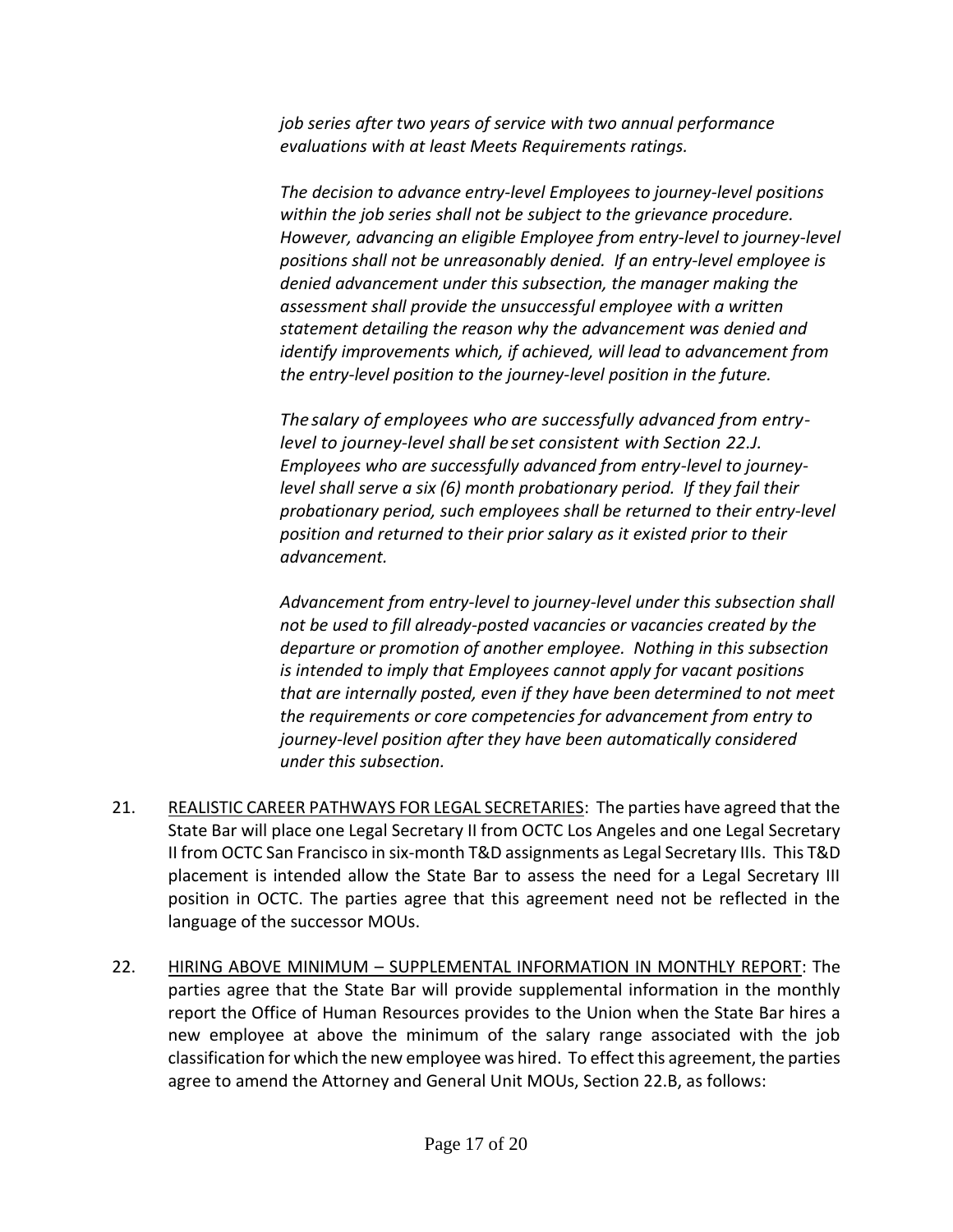### SECTION 22:

*B. The general rule is that the State Bar will offer newly hired Employees starting salaries at the minimum of the applicable salary ranges for the vacant positions they will be occupying. The State Bar has the discretion to deviate from this general rule under the following circumstances:*

- 1. *An applicant has, in the judgment of the State Bar, exceptional qualifications (such as advanced education, job experience, licensure/certification or special skills that the State Bar deems relevant for a vacancy); or*
- *2. Recruitment difficulties in the job classification to which the applicant is being hired; or*
- *3. A former State Bar employee returning to the State Bar into a position he or she previously held.*

*The State Bar shall provide the Union with a monthly report listing the names of all Employees that have been newly hired at above the minimum salary for their job classification, the dates of hire, their starting salaries, and a brief statement identifying the circumstances supporting deviating from the general rule. If the hire above minimum salary is based on advanced education, the statement shall specify the school, the type of degree, and the minimum education level (for the job description hired into). If the hire above minimum salary is based on years of experience, the statement shall specify the number of years of experience above the minimum required for the job description and the nature of that work experience. If the circumstances are based on licensure/certification or special skills, the statement shall specify the type of license or special skill.*

*The State Bar's decision to hire at above minimum of the applicable salary range shall not be subject to the grievance process. However, the State Bar's failure to provide the above-described monthly reports of those hired at above the minimum shall be subject to the grievance process. No other aspect of Section 22.B shall be subject to the grievance process.*

23. OUT OF CLASS WORK: The parties agree to a new procedure for resolving disputes involving claims that Employees are working outside of their assigned job classification. The parties agree to the following language:

## SECTION 22:

*C. Employees are working "out-of-class" when they spend a majority (i.e., more than fifty percent [50%]) of their time over the course of at least two (2) consecutive work weeks performing duties and responsibilities associated with a higher level existing classification that do not overlap*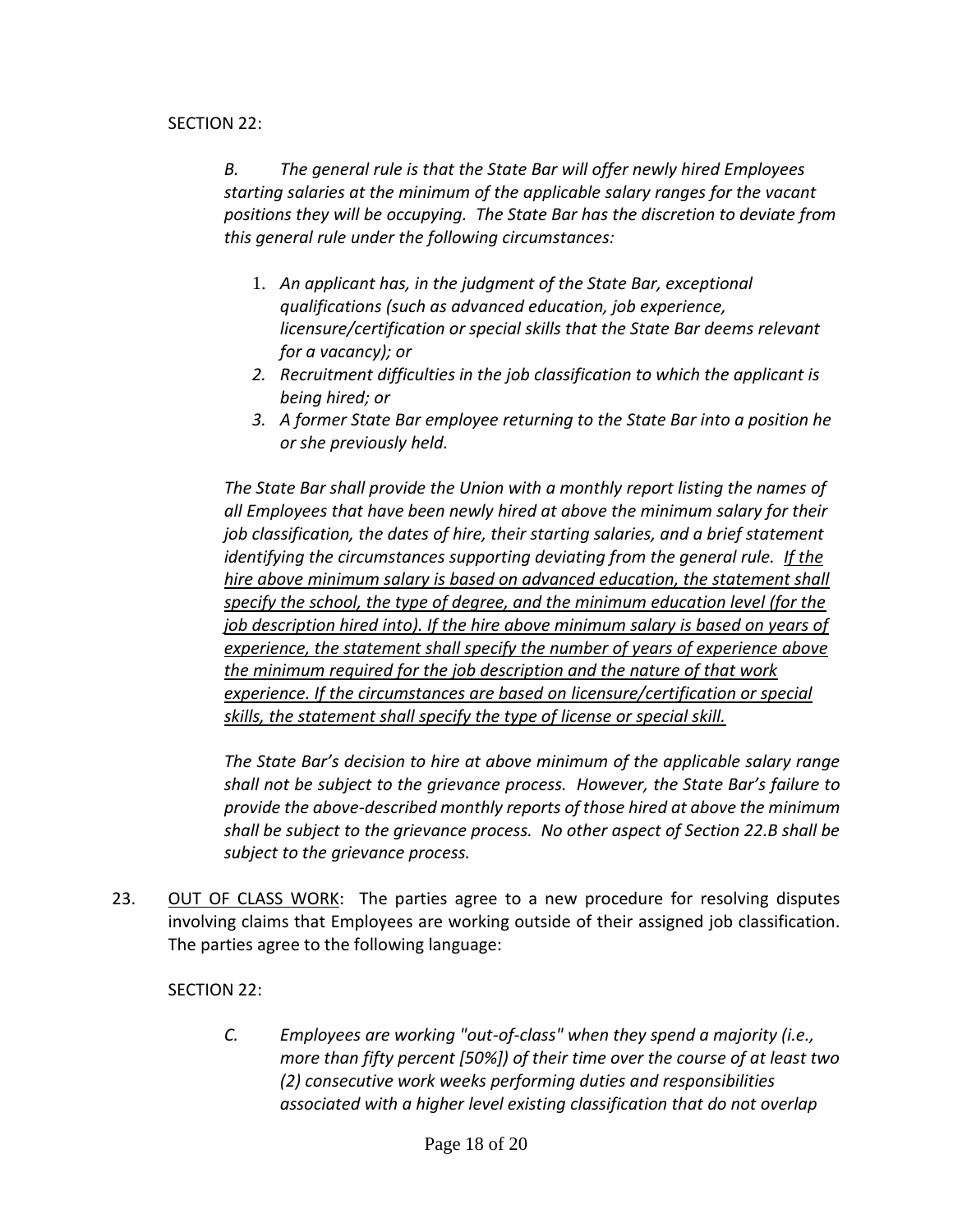*with the job classifications said employees hold.* 

*Training and Development assignments are not deemed out-of-class work.*

*For purposes of this section, a job classification is at a "higher level" if its salary range has a higher maximum salary than the salary range of the classification said Employee holds.*

- *1. When Employees are assigned out-of-class work, they shall be paid a pay differential for out-of-class work equal to the minimum salary of in the salary range of that higher level position, or five percent (5%) in excess of their current State Bar salary, whichever is greater.*
- *2. Out-of-class work may be discontinued by Offices at any time; however, Offices may not rotate employees in and out of out-ofclass assignments to avoid payment of out-of-class compensation.*
- *3. No position covered by this Memorandum of Understanding shall remain unposted for more than sixty (60) days while filled on an acting basis. In no event shall the position continue to be filled on an acting basis for more than six (6) months. In the event that the State Bar and Union disagree on whether employees are performing out-of-class work, these time periods regarding posting of positions or the filling of positions on an acting basis shall run from the date the State Bar and the Union agree, during the grievance process, that the out-of-class work is being performed or from the date of an arbitral award finding that outof-class work occurred. The time period regarding the posting of positions or the filling of positions shall not apply when out-ofclass work is being performed due to a leave of absence of employees holding higher level job classifications.*
- *4. Out-of-class pay shall not be considered as part of an Employees' base pay when computing the rate due upon promotion to a higher level, as set forth in Section 22.J, below.*
- *5. Employees who believe they are working out-of-class without additional compensation may file a grievance.*
- *6. The only remedy that shall be available is retroactive pay for outof-class work. Said pay shall be limited to out-of-class work performed (a) during the one (1) year calendar period before the employee's grievance was filed; and (b) the time between when the grievance was filed and finally resolved by either an informal agreement or under the grievance process. Thus, Arbitrators may only have the authority to determine whether grievants are working out-of-class and if so, the amount of out-of-class*